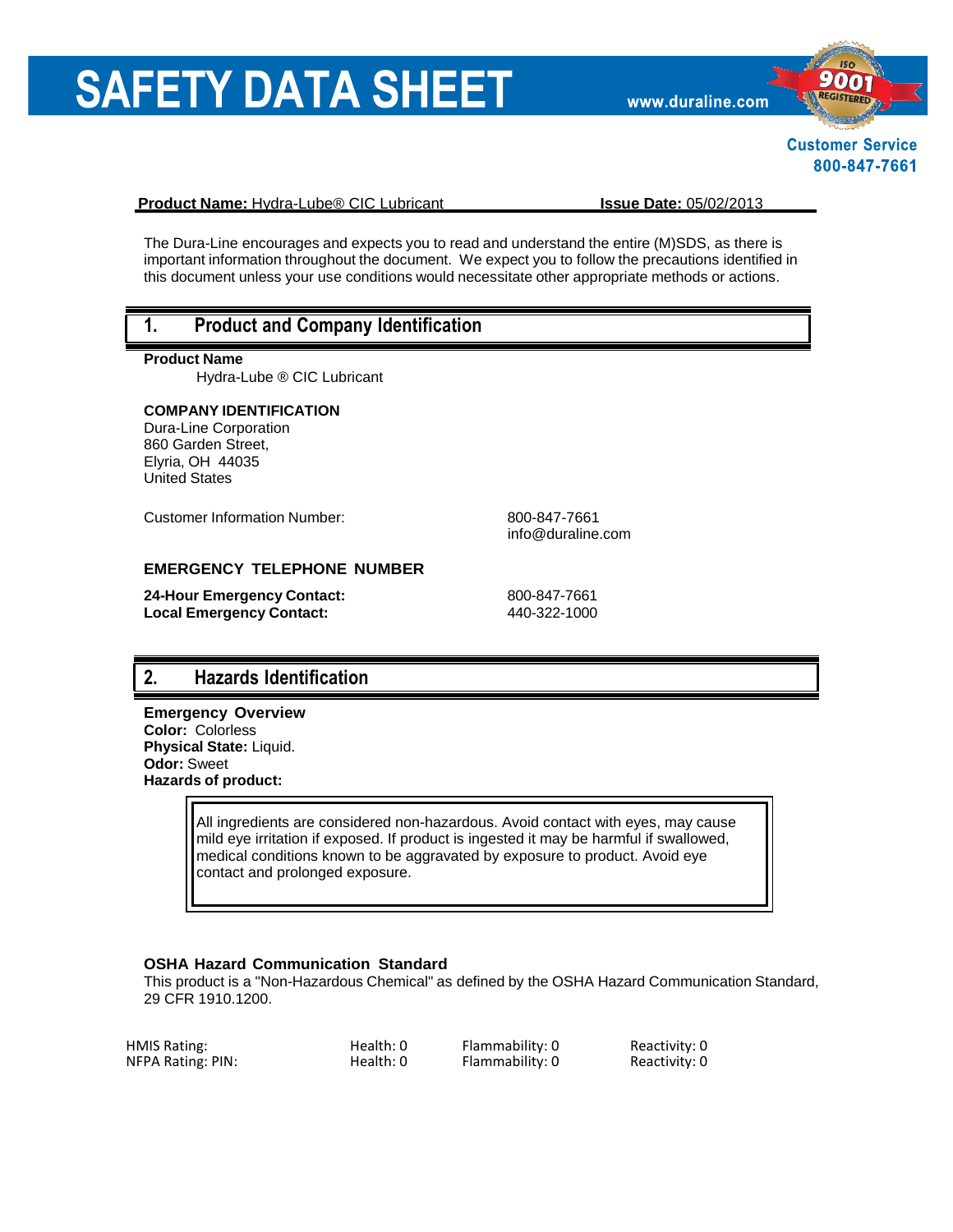#### **Potential Health Effects**

**Eye Contact:** May cause minor eye irritation.

**Skin Contact:** Essentially nonirritating to skin.

**Skin Absorption:** Prolonged skin contact is unlikely to result in absorption of harmful amounts. **Ingestion:** Very low toxicity if swallowed. Harmful effects not anticipated from swallowing small amounts.

# **3. Composition Information**

| <b>Component</b>     | CAS#       | Amount    |
|----------------------|------------|-----------|
| Dimethylpolysiloxane | 63148-62-9 | $5 - 15%$ |

#### **POTENTIAL HEALTH EFFECTS**:

| <b>Skin Contact:</b> | None known.                                                                                                                                                                            |  |
|----------------------|----------------------------------------------------------------------------------------------------------------------------------------------------------------------------------------|--|
| Eye Contact:         | May cause mild eye irritation.                                                                                                                                                         |  |
| Inhalation:          | None known.                                                                                                                                                                            |  |
| Ingestion:           | May be harmful if swallowed, although believed not to be significant in small<br>(mouthful) amounts.                                                                                   |  |
|                      | Medical conditions known to be aggravated by exposure to product: None known<br>specific to product. Pre-existing skin problems may be aggravated by<br>prolonged or repeated contact. |  |

### **4. First-aid measures**

#### **Description of first aid measures**

| <b>Skin Contact:</b> | Wash with soap and water. Get medical attention if irritation persists.                                                                                              |
|----------------------|----------------------------------------------------------------------------------------------------------------------------------------------------------------------|
| Eyes:                | In case of contact, immediately flush with plenty of water for at least 15 minutes and get<br>medical attention if irritation persists.                              |
| Inhalation:          | None known.                                                                                                                                                          |
| <b>Ingestion:</b>    | Do not induce vomiting. Slowly dilute with I or 2 glasses of water or milk \$0d<br>seek medical attention. Never give anything by mouth to an unconscious<br>person. |

**NOTE:** ln all severe, cases, contacts physician immediacy. Local telephone operators can furnish number of regional poison control center.

# **5. Fire Fighting Measures**

#### **FIRE HAZARD**

| <b>Conditions of Flammability:</b>       | None                                                                                                                                                  |
|------------------------------------------|-------------------------------------------------------------------------------------------------------------------------------------------------------|
| <b>Flash Point:</b>                      | >400F                                                                                                                                                 |
| <b>Flammable Limits in Air:</b>          | <b>None</b>                                                                                                                                           |
| <b>Extinguishing Media:</b>              | Carbon Dioxide, foam, water spray, dry chemical                                                                                                       |
| <b>Special Fire Fighting Procedures:</b> | Keep containers cool with water spray                                                                                                                 |
| <b>Hazardous Combustion Products:</b>    | Formaldehyde can be generated at temperatures<br>around 300°F.                                                                                        |
| <b>Unusual Fire Hazards:</b>             | Plastic packaging, if used, will burn if engulfed in fire.<br>Self-containing air masks should be used to enter a<br>smoky area in the event of fire. |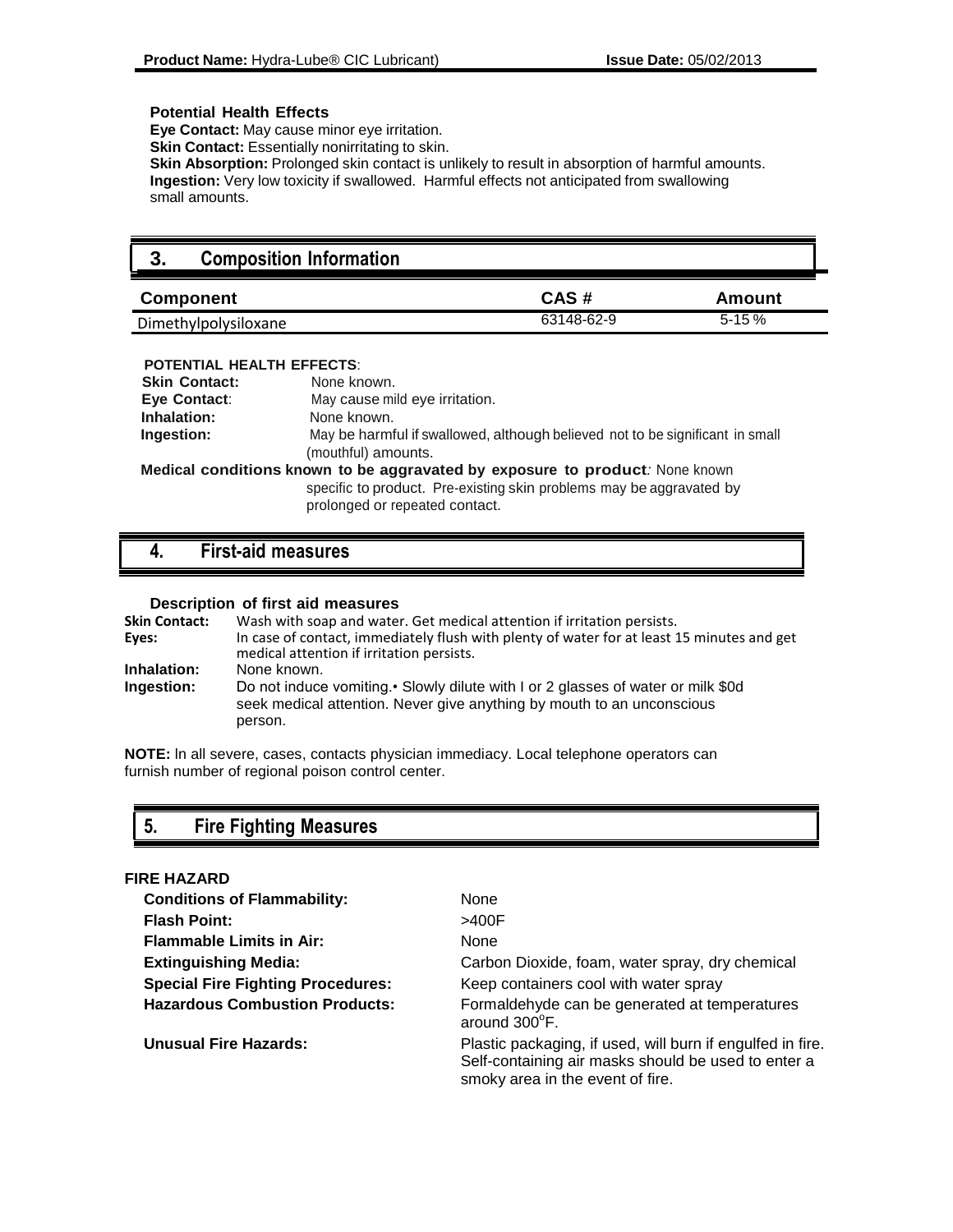### **6. Accidental Release Measures**

**Personal precautions, protective equipment and emergency procedures:** Evacuate area. Only trained and properly protected personnel must be involved in clean-up operations. Refer to Section 7, Handling, for additional precautionary measures. Keep personnel out of the areas. Keep out of sewers.

Material is extremely slippery. Spills should be cleaned immediately using suitable absorbent (clay, sand, dirt, etc.)

**Environmental precautions:** Prevent from entering into soil, ditches, sewers, waterways and/or groundwater.

### **7. Handling and Storage**

**Handling**

**General Handling:** Avoid eye contact. Avoid prolonged skin contact**.**

### **8. Exposure Controls / Personal Protection**

**Controls:** None. Product requires no special ventilation. **Personal Protection:** Wear safety glasses to protect eyes.

# **9. Physical and Chemical Properties**

*pH:* **Content: Not applicable** *Odor:**Odor***:** *Odorless Odorless VOC Content: VOC Content:* 

*Initial Boiling Point (bulk):* Not applicable *Vapor Pressure:* Negligible *Percent Volatile:*  $\leq$  1% (vol.) *Vapor Density (air=1):*  $>1$ *Percent Volatile:*  $\langle$  1% (vol.) *Vapor Density (air=1):*  $\langle$  51  $\rangle$  51  $\langle$  *Density/Sp. Gravity:* 8.3 lbs/gal (1.00 sp.g.) *Evaporation Rate (nBu Ac = 1):* Less than 1 *Evaporation Rate (nBu Ac = 1): Water Solubility:* Insoluble *Physical Appearance:* White liquid

# **10. Stability and Reactivity**

#### **Stability:** Stable

*Incompatibility (Materials to Avoid):* None Known **Hazardous Polymerization:** Will Not Occur **Conditions to Avoid:** None known

*Hazardous Decomposition Products:* Carbon monoxide, Carbon dioxide, formaldehyde

# **11. Toxicological Information**

*Carcinogenicity:* Contains no known or suspected carcinogens listed with OSHA, !ARC, NTP, or ACGIH.

*Threshold Limit Value:* Unknown.

*WHMIS Information:* According to available information, the ingredients have not been found to show reproductive toxicity, teratogenicity, mutagenicity, skin sensitization, or synergistic toxic effects with other materials.